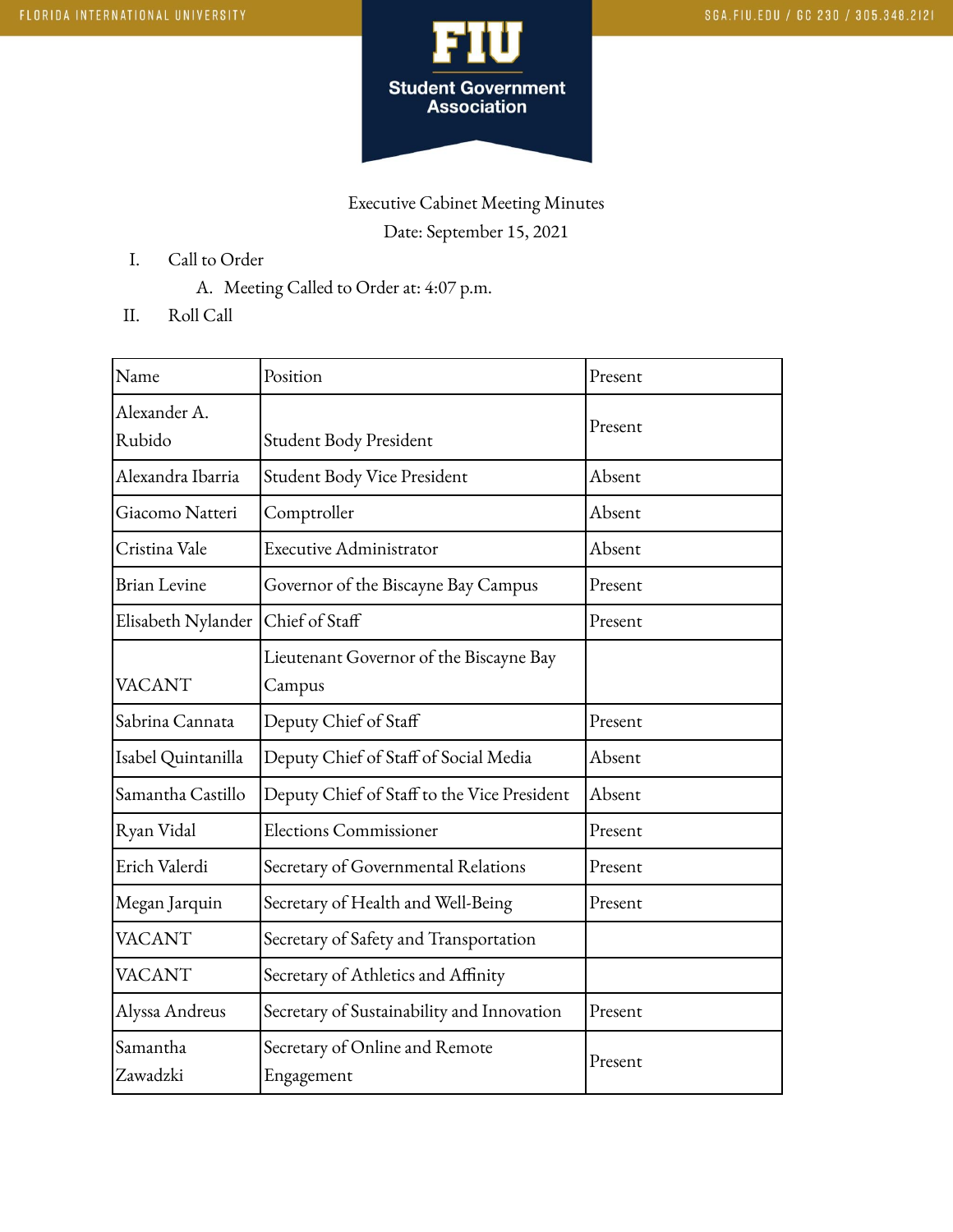| Fiorella Biagioni | Secretary of Student Affairs                                         | Excused |
|-------------------|----------------------------------------------------------------------|---------|
| <b>VACANT</b>     | Secretary of Veteran Affairs                                         |         |
| Mariam Ramirez    | Secretary of Diversity and Inclusion                                 | Present |
| Isabella Herrera  | Staff Secretary of Environmental Resilience<br>and Green Initiatives | Present |
| <b>VACANT</b>     | Staff Secretary of Social Justice and<br>Advocacy                    |         |
| <b>VACANT</b>     | Staff Secretary of Talent Recruitment and<br>Leadership Development  |         |
| Roshaiya Wilson   | Staff Secretary of Campus Engagement                                 | Present |
| <b>VACANT</b>     | Staff Secretary of TBA                                               |         |
| <b>VACANT</b>     | Deputy Comptroller                                                   |         |
| <b>VACANT</b>     | Director of TBA                                                      |         |
| <b>VACANT</b>     | Director of TBA                                                      |         |
| <b>VACANT</b>     | Director of TBA                                                      |         |
| <b>VACANT</b>     | Director of TBA                                                      |         |

## III. Reports

A. Student Body President

- 1. Board of trustees meeting was a success!
- 2. Various new projects have been approved! FIU in DC is one of the programs getting an upgrade!
- B. Student Body Vice President
- C. Comptroller
- D. Executive Administrator
- E. Governor of the Biscayne Bay Campus
	- 1. Meeting with space improvement committee
	- 2. Been looking into issues at bayview
	- 3. Excited to have senate visit the BBC campus!
- F. Chief of Staff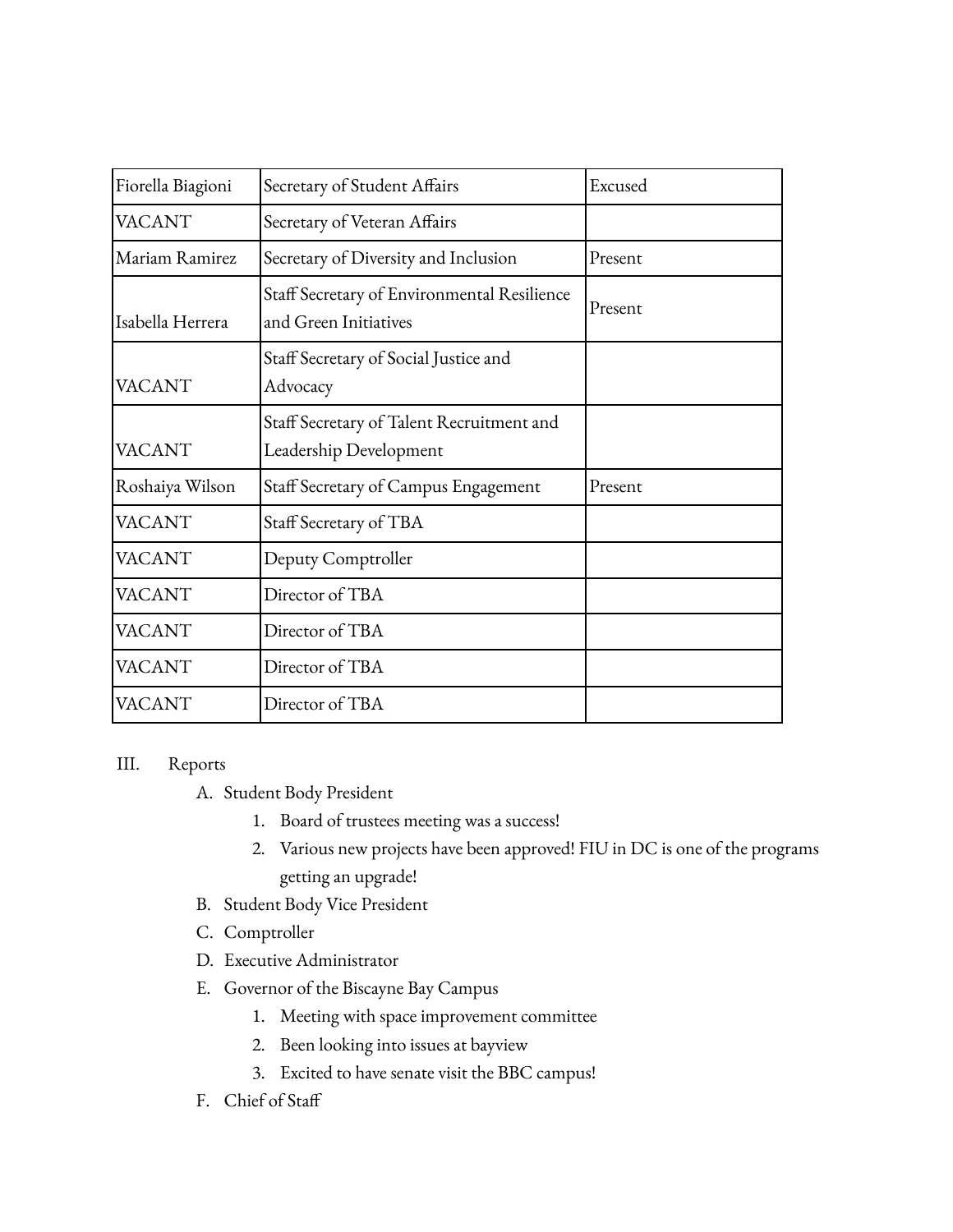- 1. Talked to bejar about networking event and difficulties with the pandemic
- 2. Survey will be going out asking what kinds of networking would be preferred
- 3.
- G. Lieutenant Governor of the Biscayne Bay Campus
	- 1. Vacant
- H. Deputy Chief of Staff
	- 1. Bunch of tabling events planned, possible collaboration with health and well being as well as sustainability.
	- 2. Working on networking events
	- 3. Looking for collaboration with VP Ibarria for destress for finals event.
- I. Deputy Chief of Staff of Social Media
- J. Deputy Chief of Staff to the Vice President
- K. Elections Commissioner
	- 1. Met with larissa last week to talk about finalizing candidate applications
	- 2. Working on a theme for this years elections
	- 3. Looking for elections board as well as deputy commissioner
	- 4. March 8-9th will be elections
- L. Secretary of Governmental Relations
	- 1. Doing research on how past events have related to governmental relations
	- 2. Perhaps a panel of governmental figures could help illuminate students who have questions or have never thought about governmental relations
- M. Secretary of Health and Well-Being
	- 1. Met with student health center renovation committee to talk about floor plans
	- 2. They want space for clinics and programs like CAPS.
	- 3. Committee wanted to reach out to students to confirm what they want is what is being built.
	- 4. Comparing how other universities have implemented their own space
	- 5. Touring student health center to make own observations about renovations.
- N. Secretary of Safety and Transportation
	- 1. Vacant
- O. Secretary of Athletics and Affinity
	- 1. Vacant
- P. Secretary of Sustainability and Innovation
	- 1. Brainstorming ways to bring activism to campus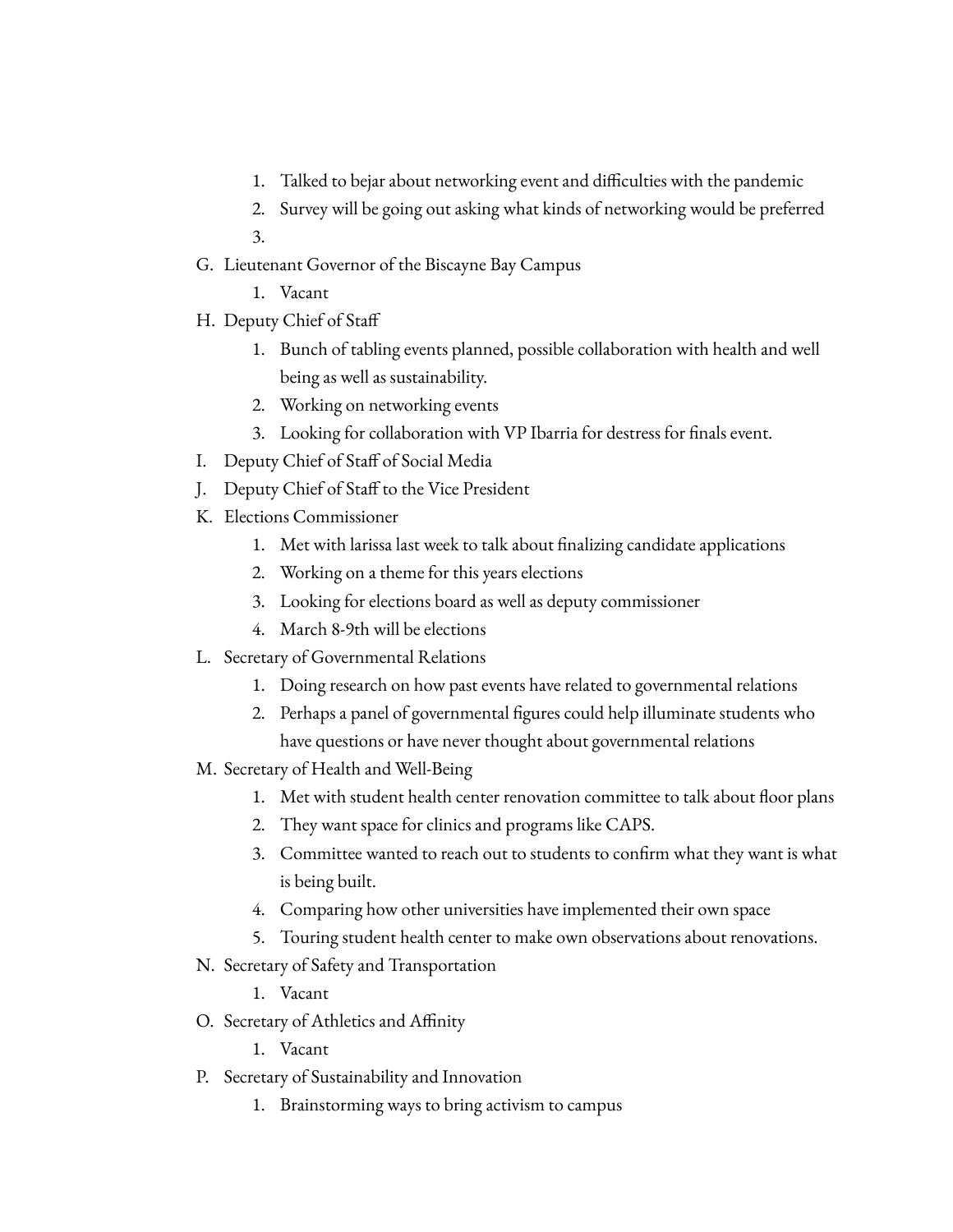- 2. Thinking about campus clean ups
	- a) Possible collaboration with sustainability committee in senate
- Q. Secretary of Online and Remote Engagement
	- 1. Looking to continue initiatives from last semester with external relations for making a video educating students on what it is theyre paying for in their fees.
- R. Secretary of Student Affairs
- S. Secretary of Veteran Affairs
	- 1. Vacant
- T. Secretary of Diversity and Inclusion
	- 1. Thinking about making a video with SGA members speaking other languages besides english and spanish to include diversity
	- 2. Planning an event with famous cuban singers. Spoke with president rosenberg who gave me the contact information of his chief of staff.
- U. Staff Secretary of Environmental Resilience and Green Initiatives
	- 1. Working on establishing community garden
	- 2. Would like to coordinate with Earth and environment department on campus
	- 3. Looking to schedule a possible yoga or stress relief event
- V. Staff Secretary of Social Justice and Advocacy
- W. Staff Secretary of Talent Recruitment and Leadership Development
- X. Staff Secretary of Campus Engagement
	- 1. Looking forward to working with you all!
	- 2. Created a list of events that will be happening on campus. I would love to coordinate with members of the university to network and gain participation from students.
	- 3. Halloween "pop up" event is one of the closest events coming up
- IV. Old Business
	- A.
- V. New Business
	- A. Food and drink policy
	- B. Dress code
	- C. Office hours workroom
	- D. Publications briefing
	- E. Weekly reports
- VI. Public Forum